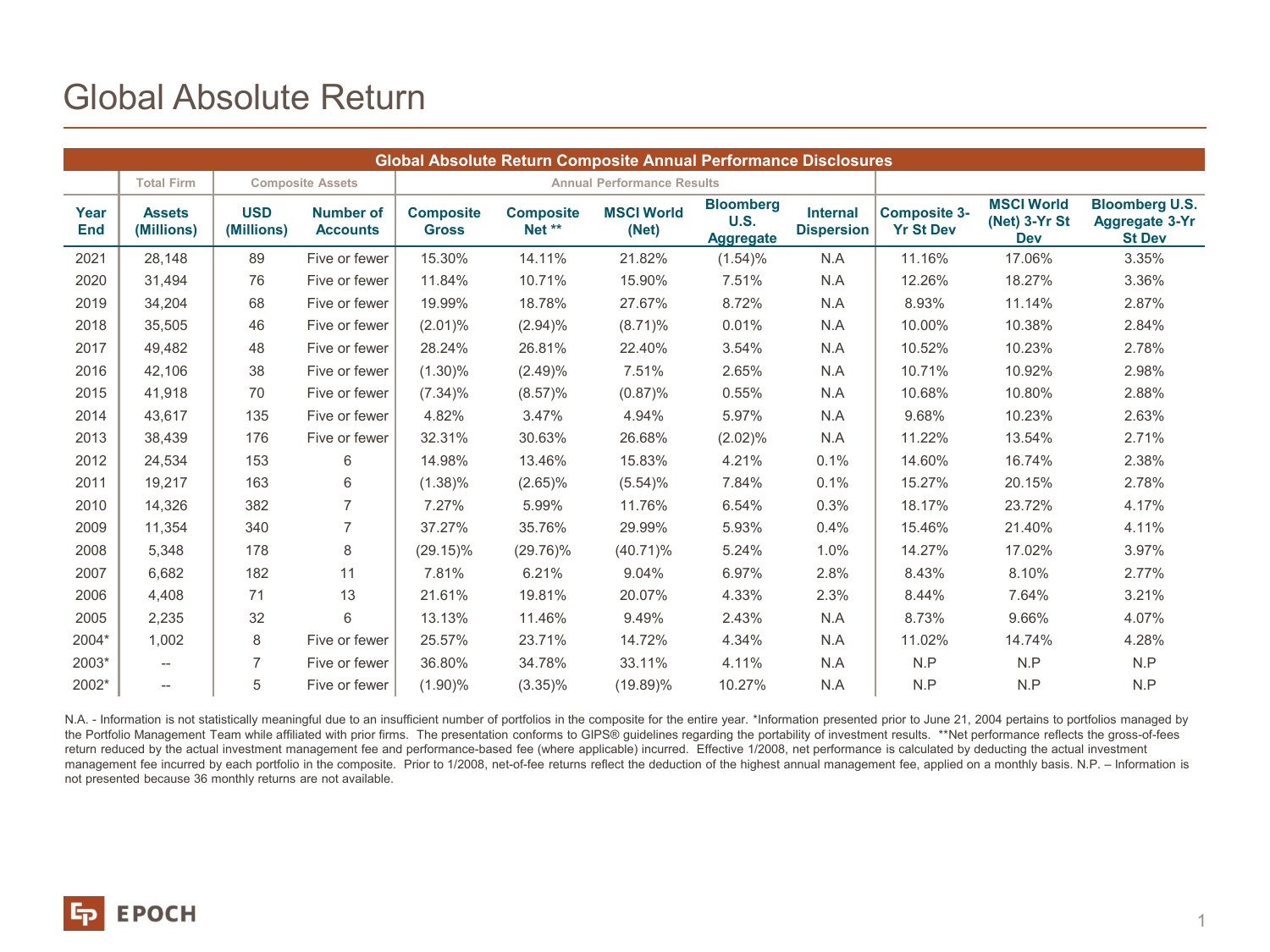## Global Absolute Return

- 1. Global Absolute Return Composite contains fully discretionary portfolios managed by Epoch using an investment strategy that targets attractive returns over time without assuming a high degree of capital risk by constructing a concentrated portfolio of global businesses with superior risk-reward profiles. The portfolio consists of approximately 25-35 securities reflecting the highest-conviction ideas of our investment team as appropriate for a concentrated portfolio. Companies are selected based on their ability to generate free cash flow and allocate it intelligently to benefit shareholders. Portfolio risk exposure is managed through the ability to allocate to cash using quantitative and qualitative asset allocation inputs to lessen the likelihood of loss of capital. The minimum account size for this composite is \$500 thousand.
- 2. For comparison purposes the composite is measured against the MSCI World (Net) [Net total return indices reinvest dividends after the deduction of withholding taxes, using (for international indices) a tax rate applicable to non-resident institutional investors who do not benefit from double taxation treaties] and the Bloomberg U.S. Aggregate indices. Effective 1/2009, the benchmark was changed from the MSCI World (Gross) Index to the MSCI World (Net) Index because it is more representative of the firm's accounting methodology with regards to foreign withholding tax treatment. This change has been applied retroactively. Effective 5/2015, the S&P 500 Index has been removed as a benchmark as it is no longer being used for comparative purposes.
- 3. Epoch Investment Partners, Inc. claims compliance with the Global Investment Performance Standards (GIPS®) and has prepared and presented this report in compliance with the GIPS standards. Epoch Investment Partners, Inc. has been independently verified for the periods June 21, 2004 through December 31, 2021. A firm that claims compliance with the GIPS standards must establish policies and procedures for complying with all the applicable requirements of the GIPS standards. Verification provides assurance on whether the firm's policies and procedures related to composite and pooled fund maintenance, as well as the calculation, presentation, and distribution of performance, have been designed in compliance with the GIPS standards and have been implemented on a firm-wide basis. Verification does not provide assurance on the accuracy of any specific performance report. The Global Absolute Return Composite has had a performance examination for the periods June 21, 2004 through March 31, 2019. The verification and performance examination reports are available upon request.
- 4. Epoch Investment Partners, Inc. ("Epoch") is a wholly owned subsidiary of The Toronto Dominion Bank. Epoch became a registered investment adviser under the Investment Advisers Act of 1940 in June 2004. On December 31, 2021, TDAM USA Inc. ("TDAM USA") was merged with and into Epoch resulting in clients of TDAM USA becoming clients of Epoch.
- 5. Policies for valuing investments, calculating performance, and preparing GIPS Reports are available upon request.
- 6. Results are based on fully discretionary accounts under management, including those accounts no longer with the firm.
- 7. Effective January 1, 2008, our significant cash flow policy has been removed. This policy amendment will not be applied retroactively. Effective January 1, 2006, our significant cash flow policy had been redefined as in excess of 25% of the portfolio market value. Prior to January 1, 2006, composite policy required the temporary removal of any portfolio incurring a client initiated significant cash inflow or outflow of 10% or greater of portfolio market value. This policy was not applied to the advised Epoch mutual funds, if applicable. Additional information regarding the treatment of significant cash flows is available upon request.
- 8. Valuations are computed and performance is reported in U.S. dollars. Returns are presented gross and net of management fees and include the reinvestment of all income. Gross-of-fees returns are presented before management fees but after all trading expenses. Net performance reflects the gross-of-fees return reduced by the actual investment management fee and performance-based fee (where applicable) incurred. Effective 1/2008, net performance is calculated by deducting the actual investment management fee incurred by each portfolio in the composite. Prior to 1/2008, net-of-fee returns reflect the deduction of the highest annual management fee, applied on a monthly basis. Returns include the effect of foreign currency exchange rates. Composite and benchmark (international indices) returns are presented net of non-reclaimable withholding taxes.